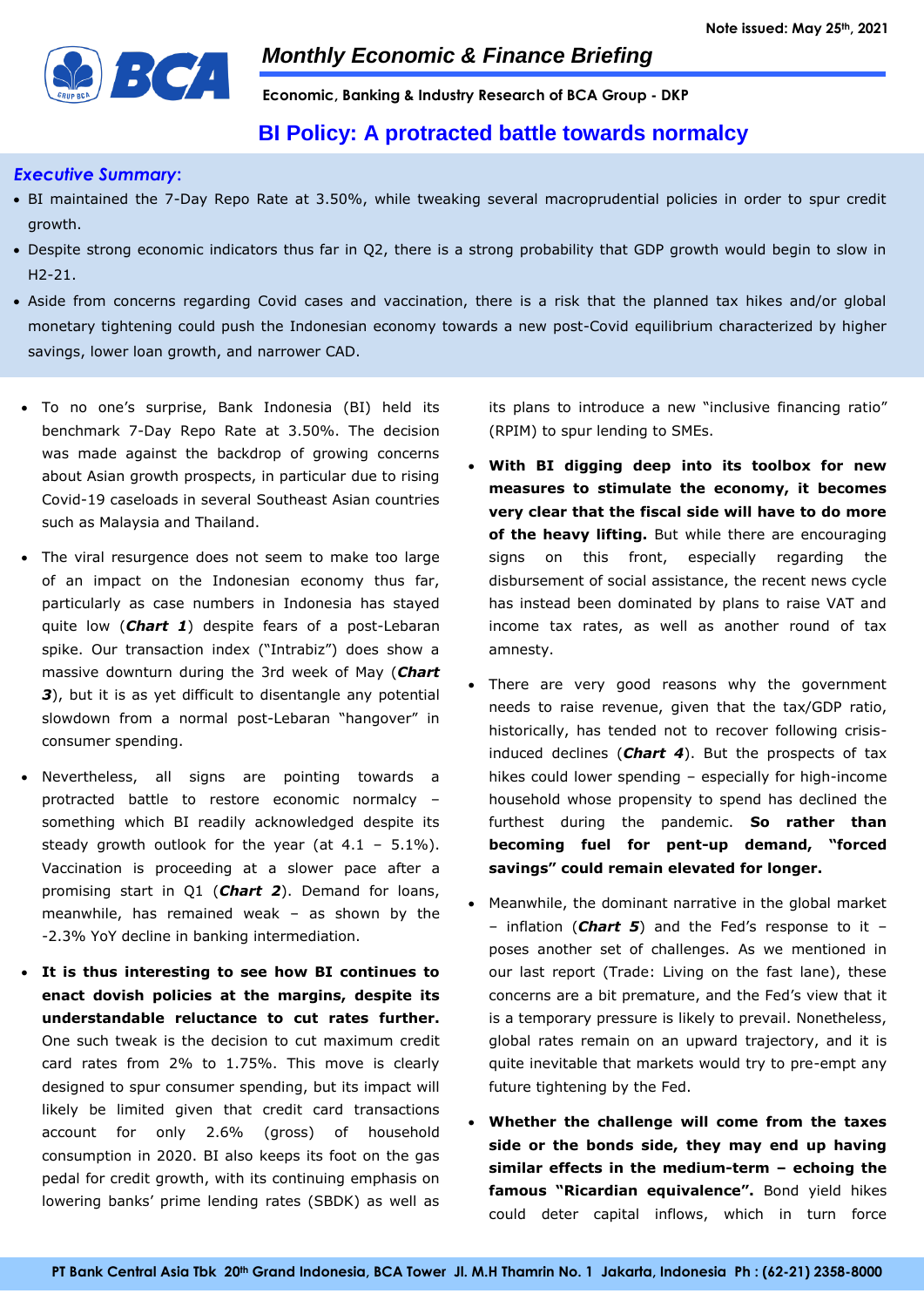Indonesian current account to adjust towards a smaller deficit. The flip side of having narrower CA deficit is higher savings rate vis-à-vis investment (i.e. "forced savings"), which translates to lower loan-to-deposit ratio (LDR). In turn, the "wedge" between bank loans and deposits will be filled by government bonds – at least until the tax hikes prove successful in raising revenue.

 Such potential post-Covid equilibrium is obviously not the optimal scenario, growth-wise, but is a distinct

possibility that BI and the government are strenuously avoiding. There are still plenty of ways to avoid this fate, whether through luck (commodity supercycle) or hard work (post-Covid reforms). **Until then, however, it is reasonable to assume that the recovery would peak in Q2-21 – thanks to low-base and seasonal effects – and begin to slow down in H2- 21.**

# **Chart 1. Indonesian caseloads ticked upwards after Lebaran, but still much lower than several countries in the region**

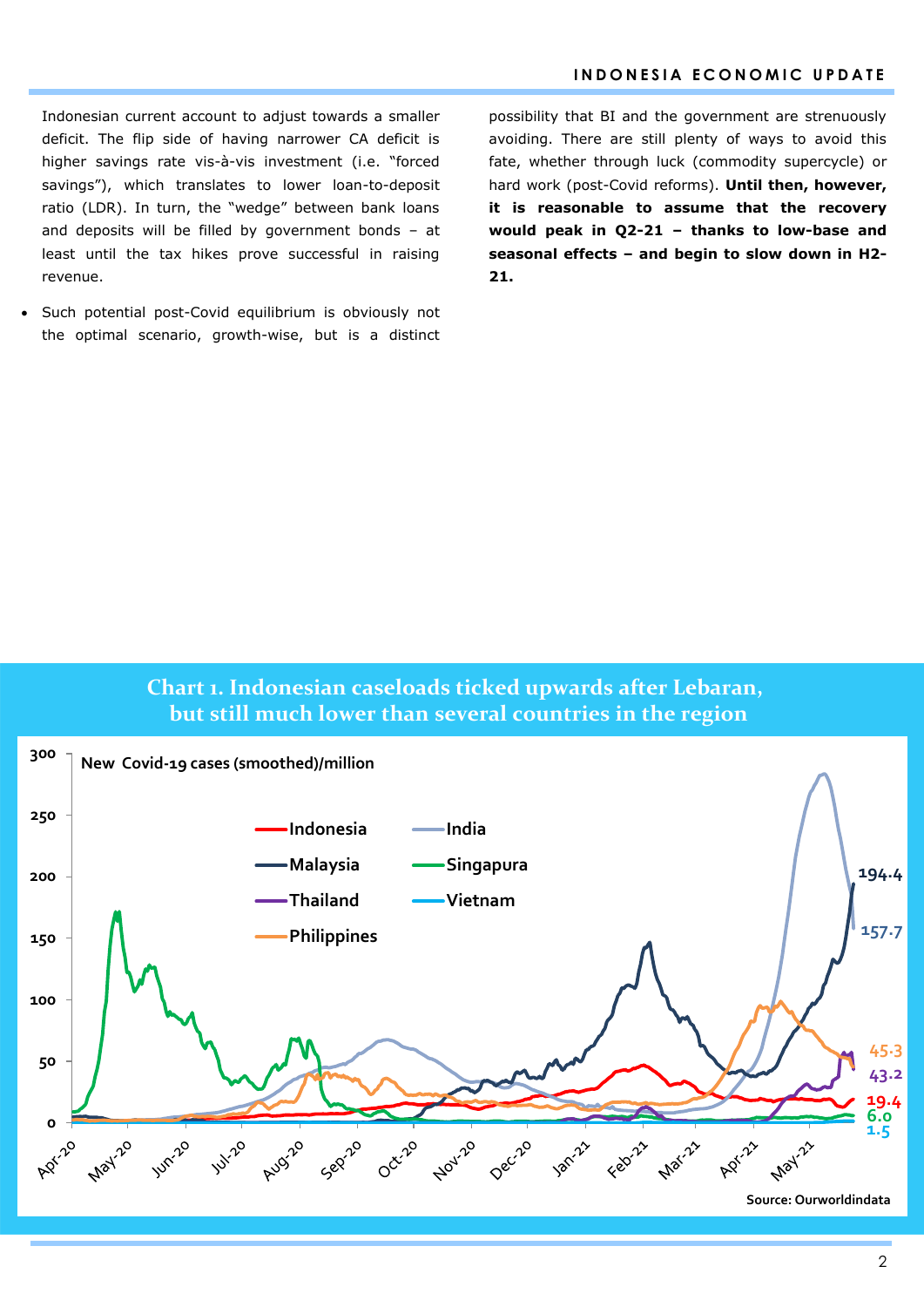

# **Chart 2. After a strong start in Q1-21, Indonesian vaccination levels are gradually**

# **Chart 3. Economic activities peaked during Ramadan/Lebaran, the ensuing decline might be "hangover effect"**

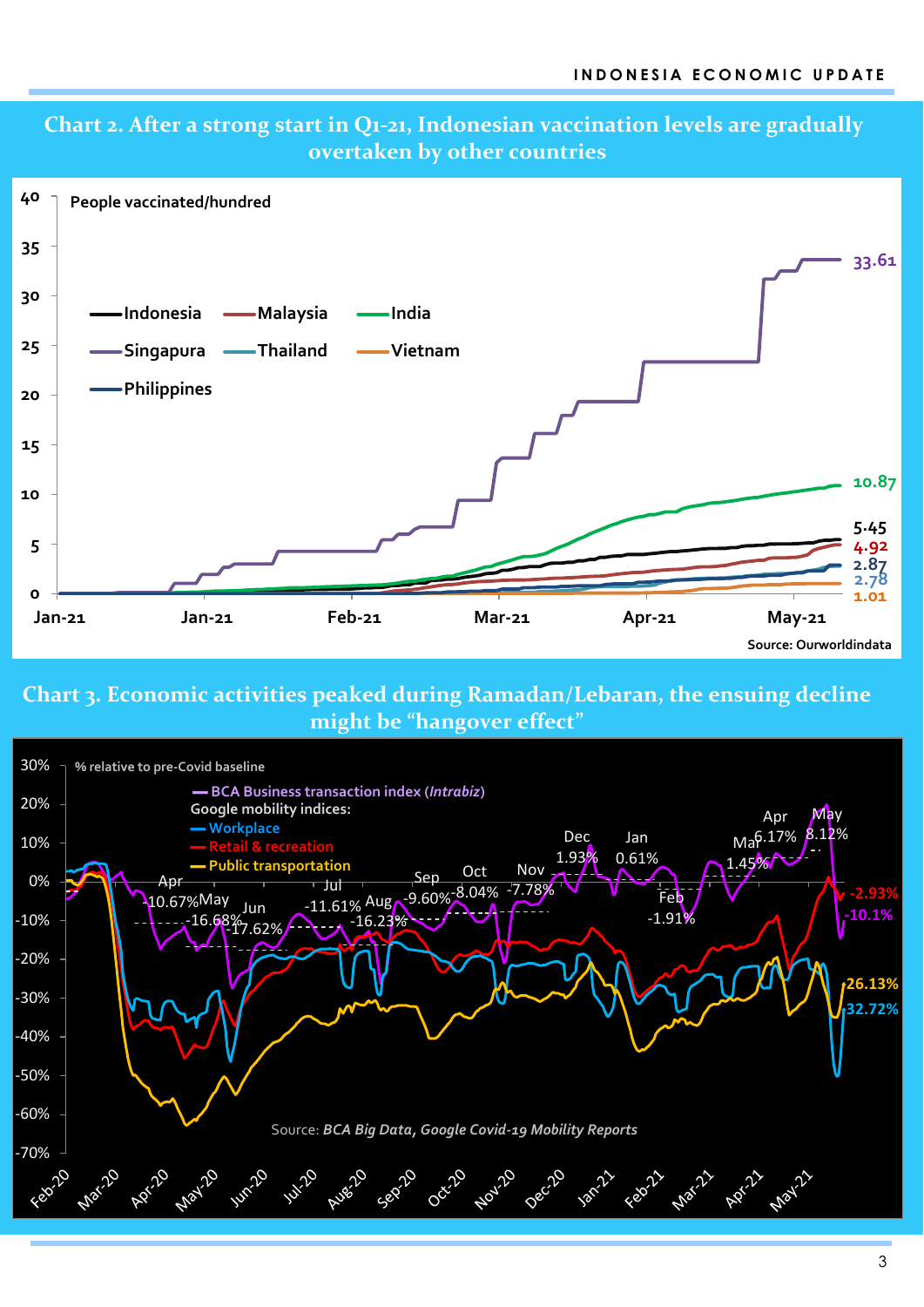

# **Chart 4. Indonesian tax/GDP ratio has tended to decline following crises and did not recover**

**attempts to play it down**

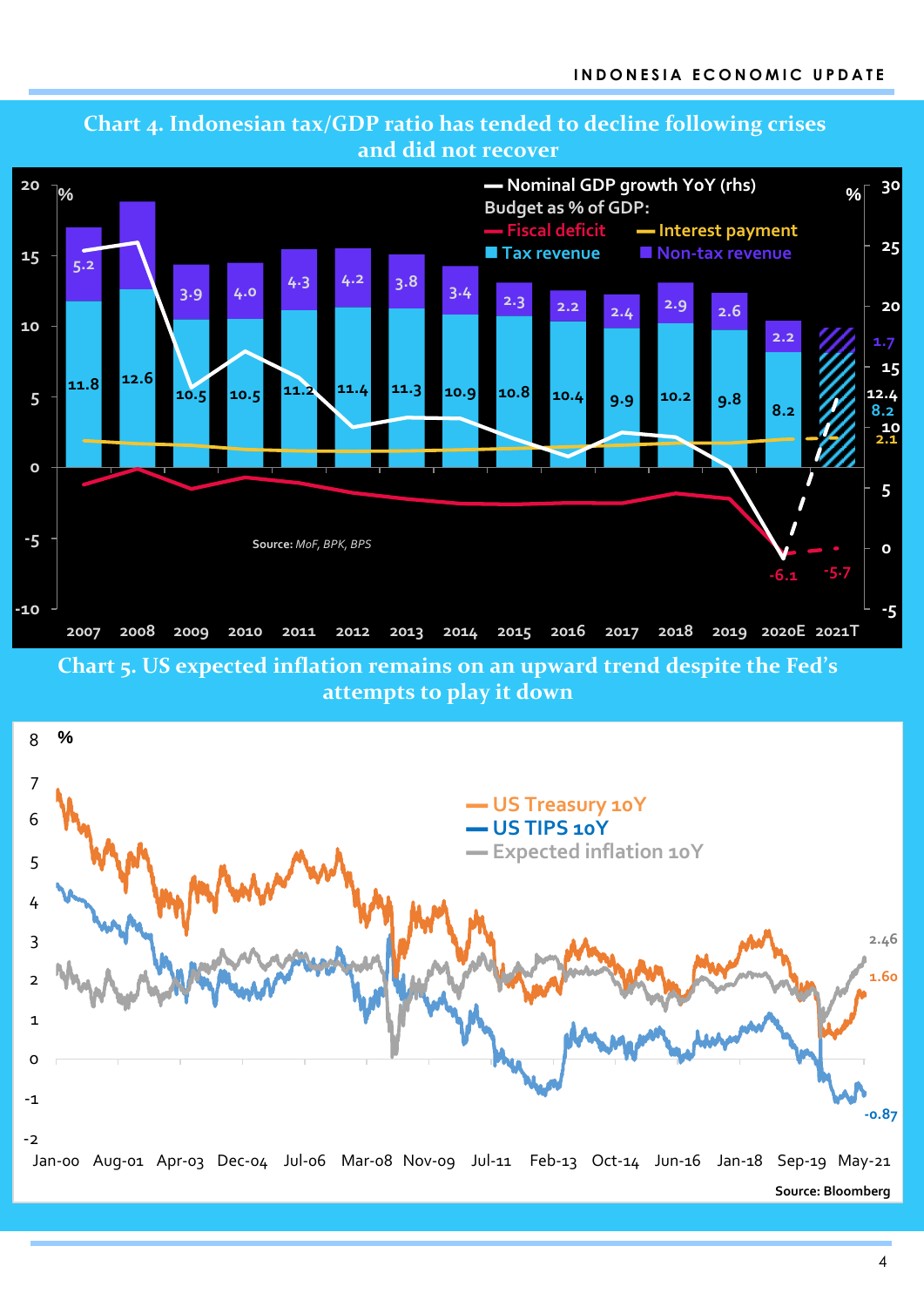# **Selected Recent Economic Indicators**

| <b>Key Policy Rates</b> | Rate $(% )$ | Last<br><b>Change</b> | <b>Real Rate</b><br>(%) | <b>Trade &amp;</b><br><b>Commodities</b> | $24$ -May     | $-1$ mth      | Chg<br>(%)   |  |
|-------------------------|-------------|-----------------------|-------------------------|------------------------------------------|---------------|---------------|--------------|--|
| <b>US</b>               | 0.25        | $Mar-20$              | $-3.95$                 | <b>Baltic Dry Index</b>                  | 2,881.0       | 2,788.0       | 3.3          |  |
| UK                      | 0.10        | Mar-20                | $-1.40$                 | S&P GSCI Index                           |               | 494.1         | 4.1          |  |
| <b>EU</b>               | 0.00        | $Mar-16$              | $-1.60$                 | Oil (Brent, \$/brl)                      | 68.5          | 66.1          | 3.6          |  |
| Japan                   | $-0.10$     | $Jan-16$              | 0.30                    | Coal (\$/MT)                             | 106.7         | 85.2          | 25.3         |  |
| China (lending)         | 4.35        | $Oct-15$              | 3.45                    | Gas (\$/MMBtu)                           | 2.78          | 2.72          | 2.2          |  |
| Korea                   | 0.50        | $May-20$              | $-1.80$                 | Gold $(\frac{4}{2})$                     | 1,881.0       | 1,777.2       | 5.8          |  |
| India                   | 4.00        | $May-20$              | $-0.29$                 | Copper (\$/MT)                           | 9,928.8       | 9,581.5       | 3.6          |  |
| Indonesia               | 3.50        | Feb-21                | 2.08                    | Nickel (\$/MT)                           | 17,079.5      | 16,353.3      | 4.4          |  |
|                         | $24$ -May   | $-1$ mth              | Chg                     | CPO (\$/MT)                              | 1,041.3       | 1,079.1       | $-3.5$       |  |
| <b>Money Mkt Rates</b>  |             |                       | (bps)                   | Rubber (\$/kg)                           | 1.66          | 1.62          | 2.5          |  |
| <b>SPN (1M)</b>         | 2.31        | 2.89                  | $-58.4$                 | <b>External Sector</b>                   | Apr           | Mar           | Chg          |  |
| <b>SUN (10Y)</b>        | 6.44        | 6.41                  | 2.1                     |                                          |               |               | (%)          |  |
| INDONIA (O/N, Rp)       | 2.79        | 2.79                  | 0.5                     | Export (\$ bn)                           | 18.48         | 18.35         | 0.7          |  |
| JIBOR 1M (Rp)           | 3.56        | 3.56                  | $-0.3$                  | Import (\$ bn)                           | 16.29         | 16.79         | $-3.0$       |  |
| <b>Bank Rates (Rp)</b>  | Feb         | Jan                   | <b>Chg</b>              | Trade bal. (\$ bn)                       | 2.19<br>138.8 | 1.57<br>137.1 | 40.0<br>1.24 |  |
|                         |             |                       | (bps)                   | Central bank reserves                    |               |               |              |  |
| Lending (WC)            | 9.23        | 9.27                  | $-4.29$                 | (\$bn)                                   |               |               |              |  |
| Deposit 1M              | 3.88        | 4.05                  | $-16.69$                | <b>Prompt Indicators</b>                 | Apr           | Mar           | Feb          |  |
| Savings                 | 0.83        | 0.84                  | $-0.97$                 |                                          |               |               |              |  |
| <b>Currency/USD</b>     | $24$ -May   | $-1$ mth              | Chg (%)                 | Consumer confidence<br>index (CCI)       | 101.5         | 93.4          | 85.8         |  |
| <b>UK Pound</b>         | 0.706       | 0.721                 | 2.03                    | Car sales (%YoY)                         | 902.9         | 10.5          | $-38.2$      |  |
| Euro                    | 0.819       | 0.827                 | 0.98                    |                                          |               |               |              |  |
| Japanese Yen            | 108.8       | 107.9                 | $-0.80$                 | Motorcycle sales                         | 282.0         | $-7.2$        | $-30.8$      |  |
| Chinese RMB             | 6.419       | 6.496                 | 1.20                    | (%YoY)                                   |               |               |              |  |
| Indonesia Rupiah        | 14,355      | 14,525                | 1.18                    | Cement sales (%YoY)                      | 8.3           | 10.9          | 0.7          |  |
| <b>Capital Mkt</b>      | 24-May      | $-1$ mth              | Chg (%)                 |                                          |               |               |              |  |
| <b>JCI</b>              | 5,763.6     | 6,016.9               | $-4.21$                 | <b>Manufacturing PMI</b>                 | Apr           | Mar           | Chg          |  |
| <b>DJIA</b>             | 34,394.0    | 34,043.5              | 1.03                    |                                          |               |               | (bps)        |  |
| <b>FTSE</b>             | 7,051.6     | 6,938.6               | 1.63                    | <b>USA</b>                               | 60.7          | 64.7          | $-400$       |  |
| Nikkei 225              | 28,364.6    | 29,020.6              | $-2.26$                 | Eurozone                                 | 62.9          | 62.5          | 40           |  |
| <b>Hang Seng</b>        | 28,412.3    | 29,078.8              | $-2.29$                 | Japan                                    |               | 52.7          | 90           |  |
| Foreign portfolio       | Apr         | Mar                   | <b>Chg</b>              | China                                    | 51.9          | 50.6          | 130          |  |
| ownership (Rp Tn)       |             |                       | (Rp Tn)                 | Korea                                    | 54.6          | 55.3          | $-70$        |  |
| <b>Stock</b>            | 1,892.9     | 1,878.6               | 14.30                   | Indonesia                                | 54.6          | 53.2          | 140          |  |
| Govt. Bond              | 964.6       | 951.4                 | 13.20                   |                                          |               |               |              |  |
| Corp. Bond              | 28.5        | 28.9                  | $-0.37$                 |                                          |               |               |              |  |

Source: Bloomberg, BI, BPS

Notes:

\*Previous data

\*\*For change in currency: **Black** indicates appreciation against USD, **Red** indicates depreciation

\*\*\*For PMI, **> 50** indicates economic expansion, **< 50** indicates contraction